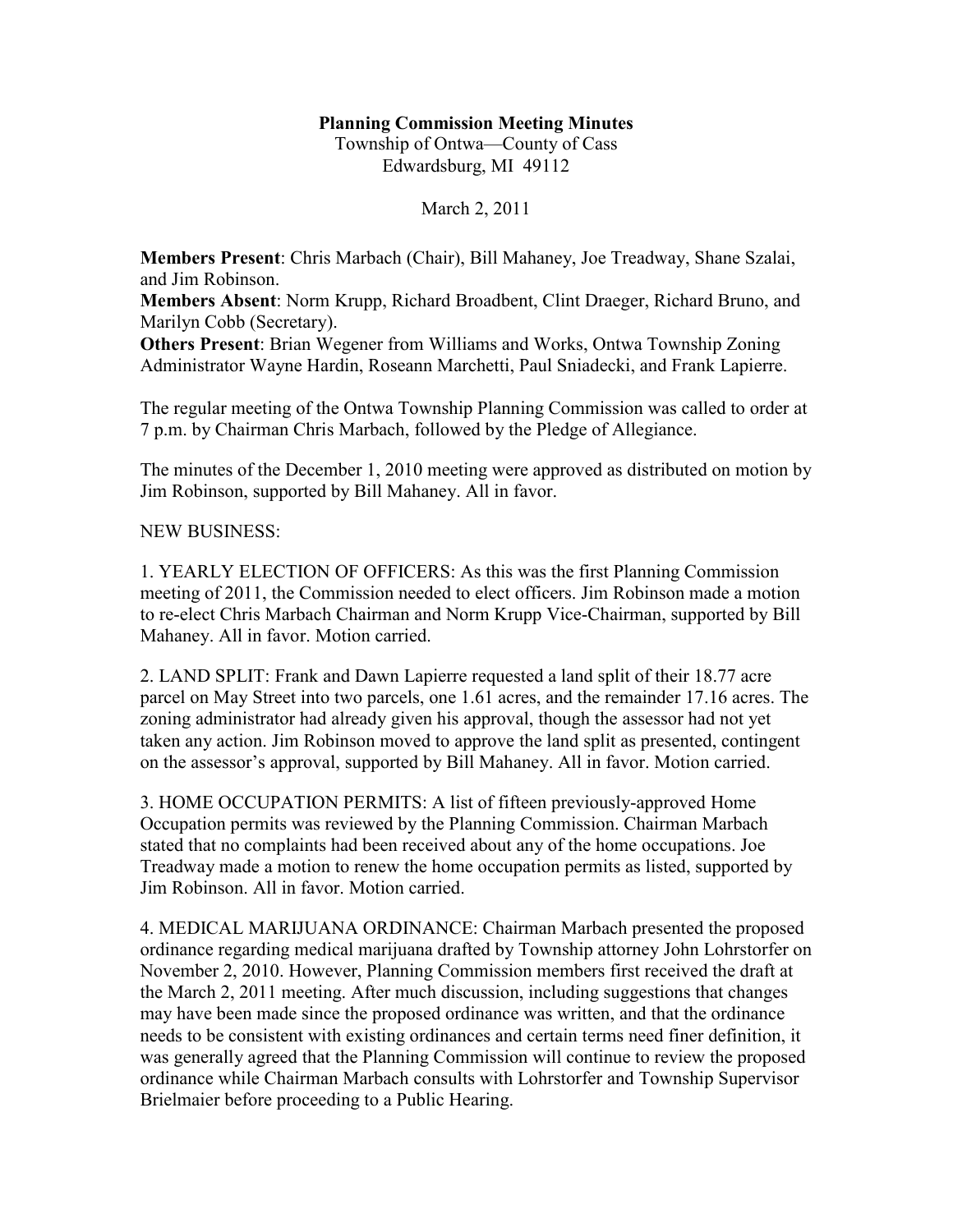5. PLANNING COMMISSION ORDINANCE REVISIONS: In order to be in compliance with the Michigan Planning Enabling Act, Act 33 of 2008, as amended, Brian Wegener drafted and presented changes to Article XXII-A, the sections on the Planning Commission. Shane Szalai made a motion to hold a Public Hearing on these revisions at the April 6 Planning Commission meeting, supported by Jim Robinson. All in favor. Motion carried.

6. OTHER MISCELLANEOUS ORDINANCE REVISIONS: Several small corrections and/or clarifications to Township Ordinances were compiled by Chairman Marbach and Brian Wegener and presented to the Planning Commission. Planning Commission members will review the proposed ordinance revisions and consider setting a Public Hearing at a future meeting.

# OLD BUSINESS:

1. Brian Wegener reviewed his proposed revisions to the text of the Future Land Use Plan, made according to the suggestions of Planning Commissioners and Township residents. Commissioners then reviewed the Future Land Use Map itself again, with much discussion and deliberation.

Brian Wegener will revise both the text and map of the Master Land Use Plan for the April 6 Planning meeting, as well as prepare an Implementation Strategy Timeline, which will outline the steps involved in completing the revisions to the Master Land Use Plan.

# ANNOUNCEMENTS:

1. The Southwest Michigan Planning Commission will be holding several training sessions and educational programs this month. Chairman Marbach made available the list of programs.

2. The Cass County Planning Commission will sponsor a "Training for Joint Master Plan Workshop" on June 7. Cost will be \$45/person, including educational materials and food.

# ADJOURNMENT:

Meeting was adjourned at 8:57 p.m. by Chairman Marbach. The next general meeting will be at 7 p.m. on April 6 in the Ontwa Township Hall.

Minutes respectfully submitted by: Commissioner Shane Szalai

CC: Planning Commission members, Zoning Administrator Wayne Hardin, and Ontwa Township Clerk Paula Ralph.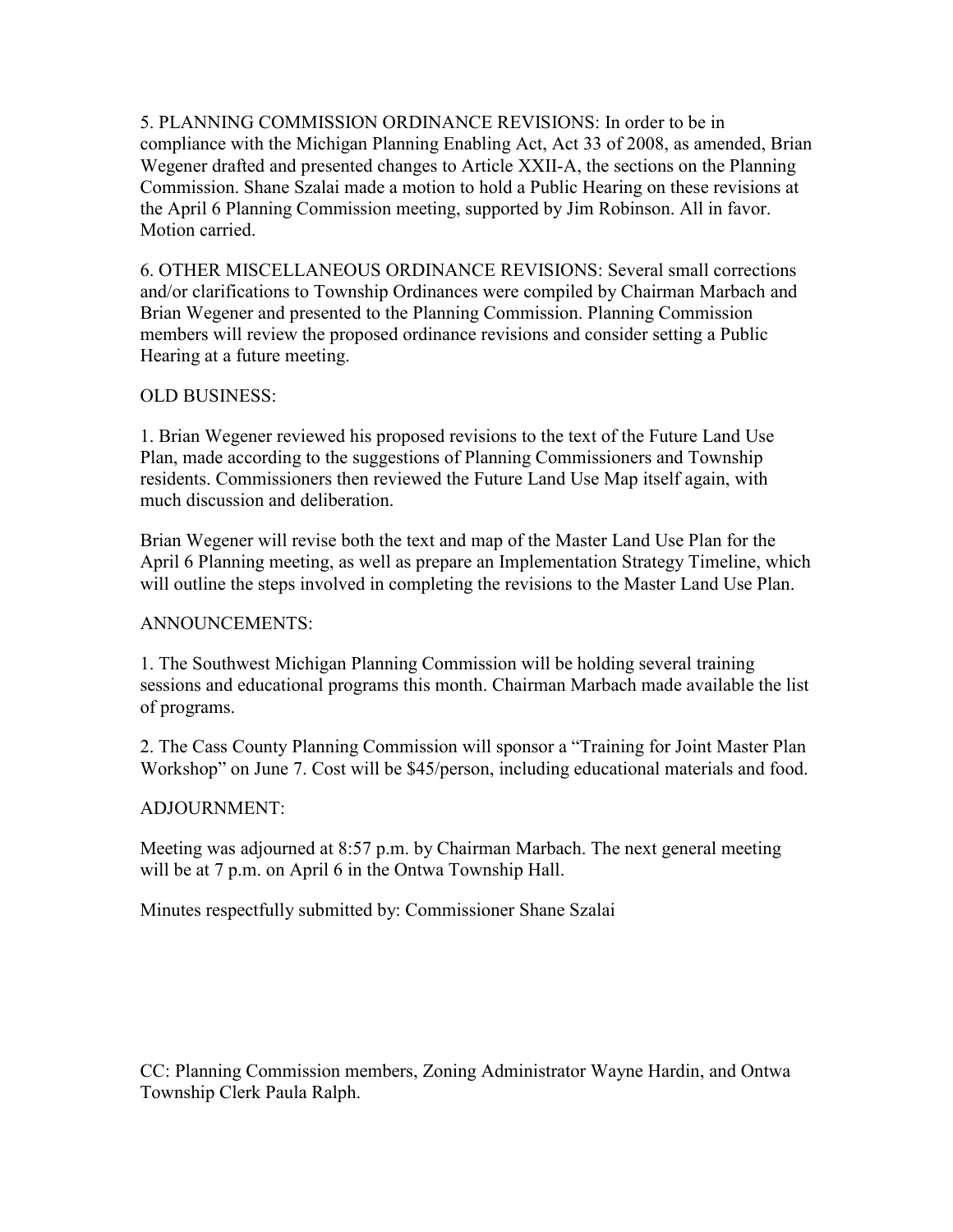#### PLANNING COMMISSION TOWNSHIP OF ONTW A-COUNTY OF CASS EDWARDSBURG, MI 49112

#### April 6, 2011

PRESENT: Chris Marbach, Jim Robinson, Norm Krupp, Richard Broadbent, Shane Szalai and Marilyn Cobb. ABSENT: Clint Draeger, Richard Bruno, Joe Tredway. OTHERS: Residents of Cass and Berrien County.

The Chairman opened the meeting with the Pledge of Allegiance. No minutes.

LAND SPLITS: None.

NEW BUSINESS: The Chairman announced that a new Vice Chairman and Secretary must be elected from the Planning Commission membership. On motion by Jim, supported by Richard that Shane be nominated Vice Chairman. All in favor. Motion carried. On motion by Jim, supported by Richard that Clint be nominated Secretary. All in favor. Motion carried.

A public hearing to amend Article XXII-A of The Zoning Amendment was covered. All public input was positive. On motion by Jim, supported by Norm that public hearing be closed. All in favor. Motion carried. On motion by Jim, supported by Norm that The Amendment be sent to the Township Board. All in favor. Motion carried.

OLD BUSINESS: The medical marihuana ordinance was discussed and several members of the audience made comments. Some of the people would like to see a dispensary set up in this area. Since there are existing! State Laws, we should not have fifteen Townships with different laws. Cass County will have a workshop on April 13. 2011. There will be a meeting next month on the marihuana ordinance.

Future Land Use discussion: New maps show sewer areas, open space, farm land and preservation areas. Another public hearing will be considered with an Open House in June. Chris will coordinate with Brian from Williams; and Works.

No announcements.

Chairman Marbach adjourned the meeting.

Respectfully submitted,

Marilyn H. Cobb, Secretary

*CC:* Planning Commission members, Township Clerk.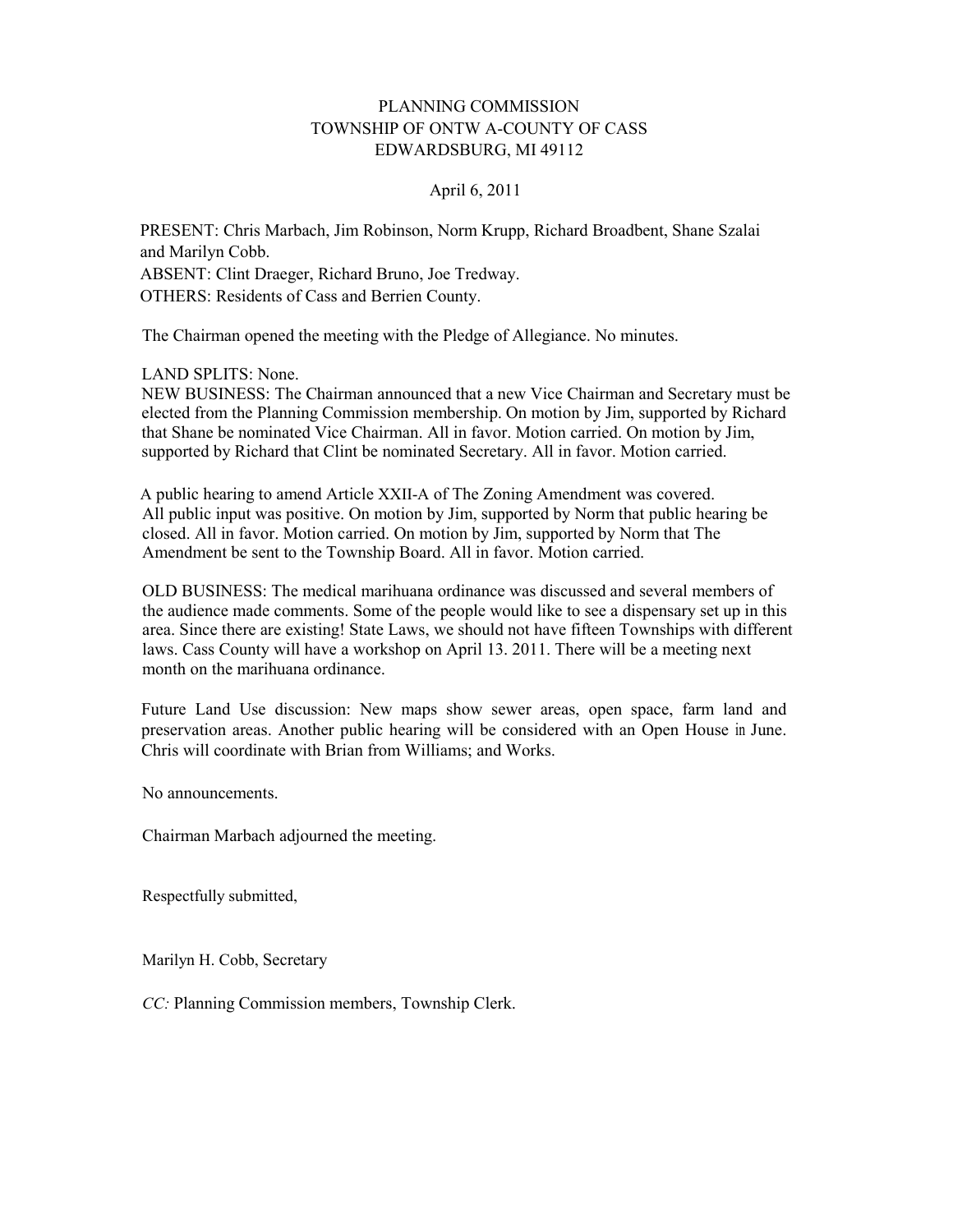# PLANNING COMMISSION TOWNSHIP OF ONTWA - COUNTY OF CASS EDWARDSBURG, MI 49112 MAY 4, 2011

MEMBERS PRESENT: Chris Marbach, Jim Robinson, Norm Krupp, Shane Szalai, Richard Bruno, Bill Mahaney, Joe Tredway, Clint Draeger, Richard Broadbent and Marilyn Cobb. MEMBERS ABSENT: None OTHERS PRESENT: Interested citizens of Ontwa Township, Milton Township and Berrien County.

The Chairman called the meeting to order at 7:00PM, followed by the Pledge of Allegiance.

The minutes of the March 2, 2011 meeting were approved with corrections on motion by Norm, supported by Bill. All in favor.

The minutes of the April 6, 2011 meeting were approved with corrections on motion by Norm, supported by Jim. All in favor.

LAND SPLITS: None.

NEW BUSINESS: None.

OLD BUSINESS: (a) Set date for medical marihuana ordinance public hearing. Information, regulations, enforcement issues, Township or County responsibilities and many other comments were addressed to the Planning Commission members. Mr. Pfaff stated that the Michigan Statutes of 12-4-2008 should be read. The Commission was informed that Milton Township voted to wait for six months before adopting the ordinance. Mason Township has an ordinance, stating that a dispensary must be located in an industrial area. BOARD DISCUSSION: Norm has read articles in the newspaper that there is a lot of abuse to regulations. Members are aware that medical marihuana is beneficial to patients with chronic pain and cancer patients undergoing chemo-therapy.

On motion by Jim that we ask the Township Attorney to draft a "Stand Alone" Ordinance from VERSION 2---Draft 4-5-11 cfm for review at the June 1, 2011 Meeting. Supported by Richard Broadbent. Roll call vote - Jim yes, Norm yes, Shane no, R. Broadbent yes, R. Bruno yes, Joe no, Clint yes, Bill yes, and Chris yes.

OLD BUSINESS: (b) Adopt Planning Commission By-laws:

On motion by Jim that we adopt the updated By-Laws to comply with the new Planning Commission Act that were presented by Williams and Works, with two typographical corrections. Supported by Shane. All in favor on motion by Jim that we adopt the By-Laws presented by Williams and Works, dated 116-2011. Supported by Shane. All in favor.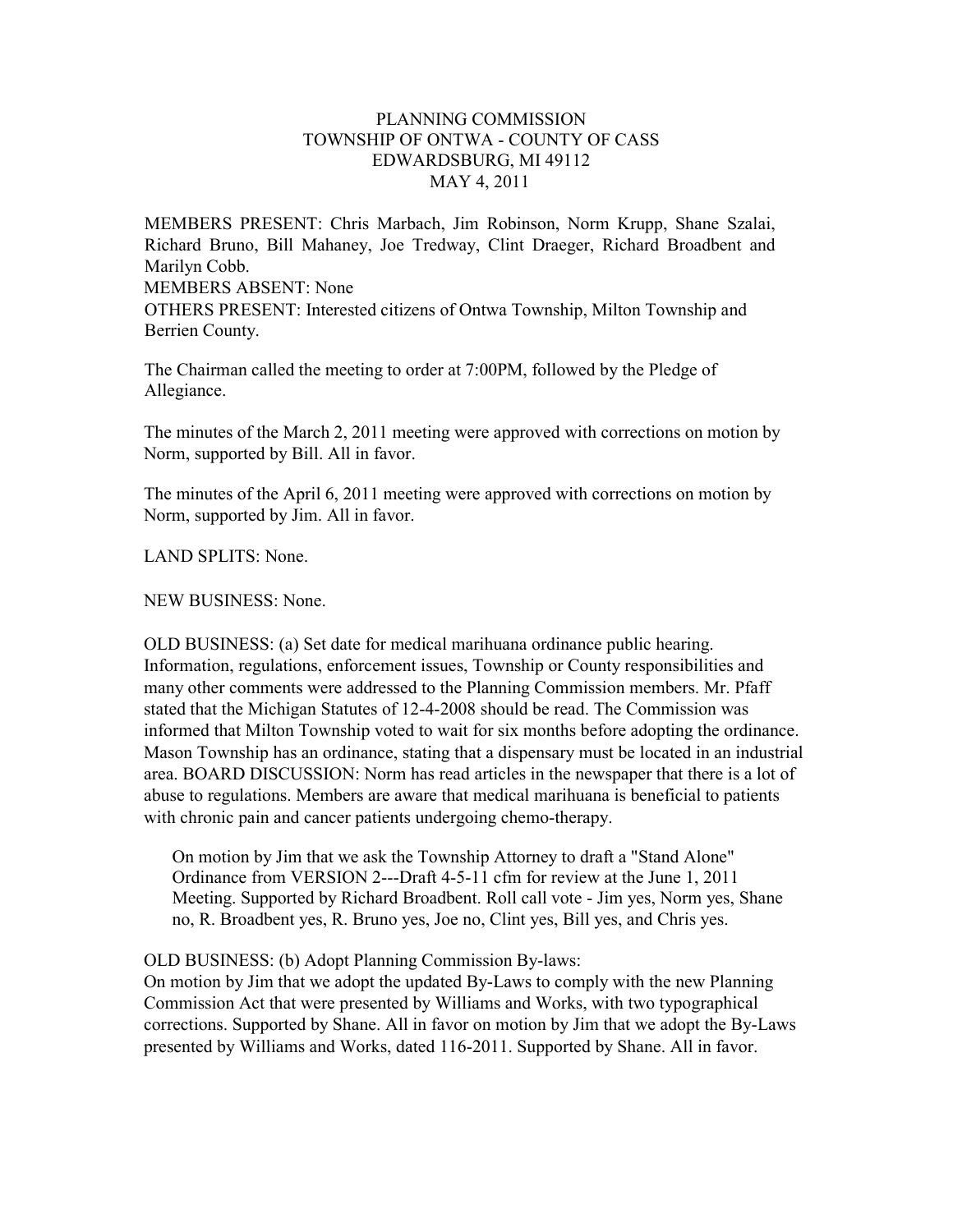ANNOUNCEMENTS: Jerry Marchetti informed the Board that the Edwardsburg Schools and Wimberly Ford will have a new car drive away from 9:00 AM to 3:00 PM on May 7, 2011. For every car that is driven, Wimberly will donate \$20.00 to the Edwardsburg School Scholarship Fund.

Chris is co-coordinating with Williams and Works on an Open House for Future Land Use Plan in Ontwa Township for June 16, 2011 from 6:00 PM to 8:00 PM.

No other business to come before the Board, the meeting was adjourned by the Chairman.

Respectfully submitted,

Marilyn H. Cobb, Secretary

CC: Planning Commission members, Wayne Hardin and Ontwa Township Clerk.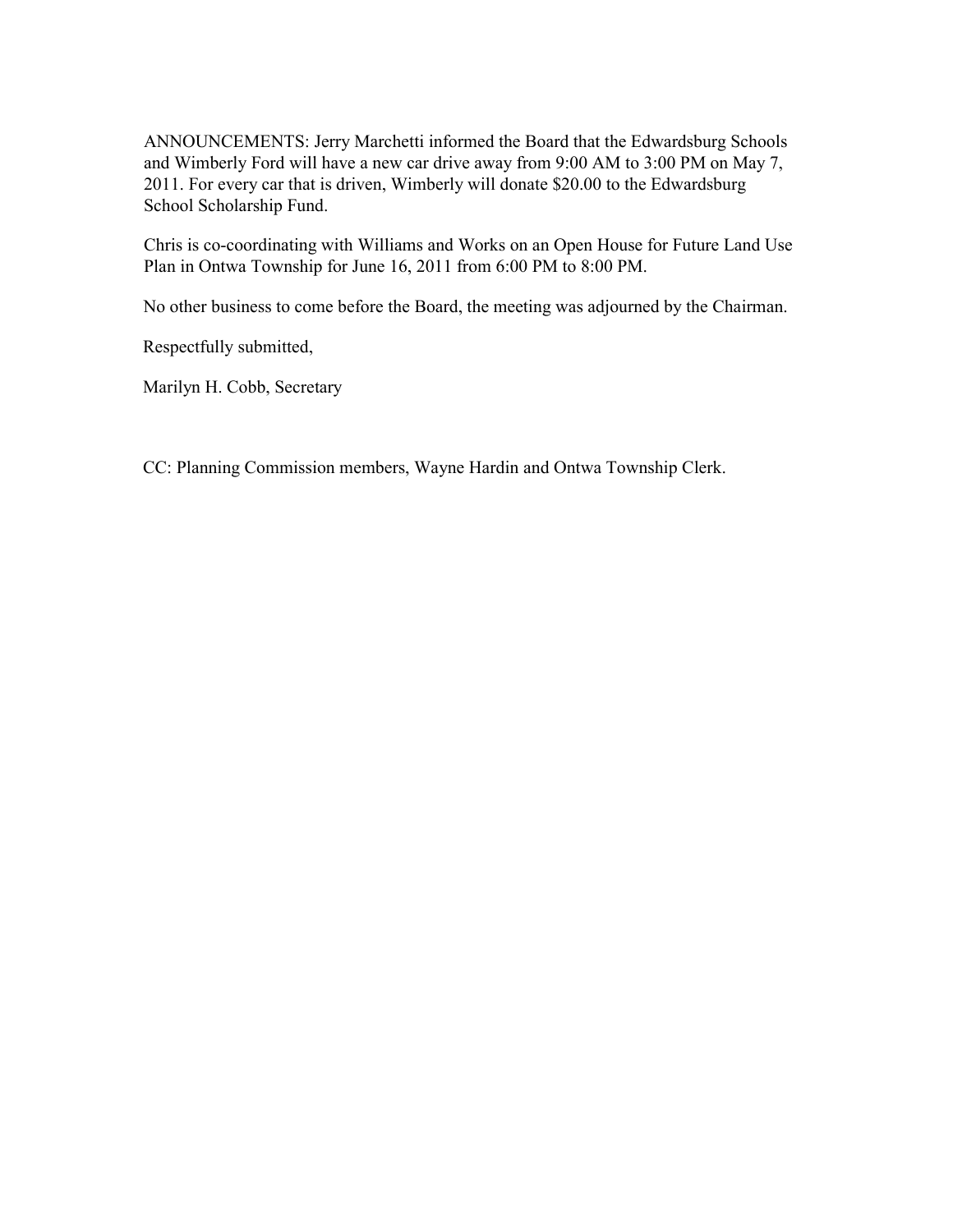# PLANNING COMMISSION TOWNSHIP OF ONTWA-COUNTY OF CASS EDWARDSBURG, MI 49112 JUNE 1, 2011

MEMBERS PRESENT: Chris Marbach, Norm Krupp, Shane Szalai, Richard Bruno, Bill Mahaney, Joe Tredway, Clint Draeger, Richard Broadbent and Marilyn Cobb.

#### MEMBERS ABSENT: Jim Robinson. OTHERS PRESENT: Interested citizens of Ontwa Township and surrounding areas.

The Chairman called the meeting to order at 7:00 PM, followed by the Pledge of Allegiance.

The minutes of the May 4, 2011 meeting were approved with corrections on motion by Norm, supported by Clint. All in favor.

LAND SPLITS: None.

NEW BUSINESS: None.

OLD BUSINESS: Medical marihuana ordinance discussion: Chris distributed new documents prepared by the Township Attorney of the Stand Alone version on medical marihuana ordinance. Norm has done considerable research and obtained information from other areas regarding this ordinance. Several audience members contributed information and concerns. Chris said that the Township Board requested that the Planning Commission present a marihuana Ordinance. He will make corrections to the two versions that the Attorney has drawn up. On motion by Joe, supported by Clint that corrected versions be reviewed by the Attorney and send a corrected copy to Chris that can be reviewed by the Planning Commission. All in favor. Motion carried.

Chris announced that he has some information on the history of Edwardsburg and Ontwa Twp. that he will send to Williams and Works so that they can include this in the final draft of the Master Plan.

Chris reminded the Board members of the Open House on June 16, 2011 from 6:00 PM to 8:00 PM in the Township Hall.

There being no further business, the Chairman adjourned the meeting.<br>Respectfully submitted.<br>Marilyn, R. Cobb.

Secretary.

CC: Planning Commission members, Wayne Hardin and Ontwa Township Clerk.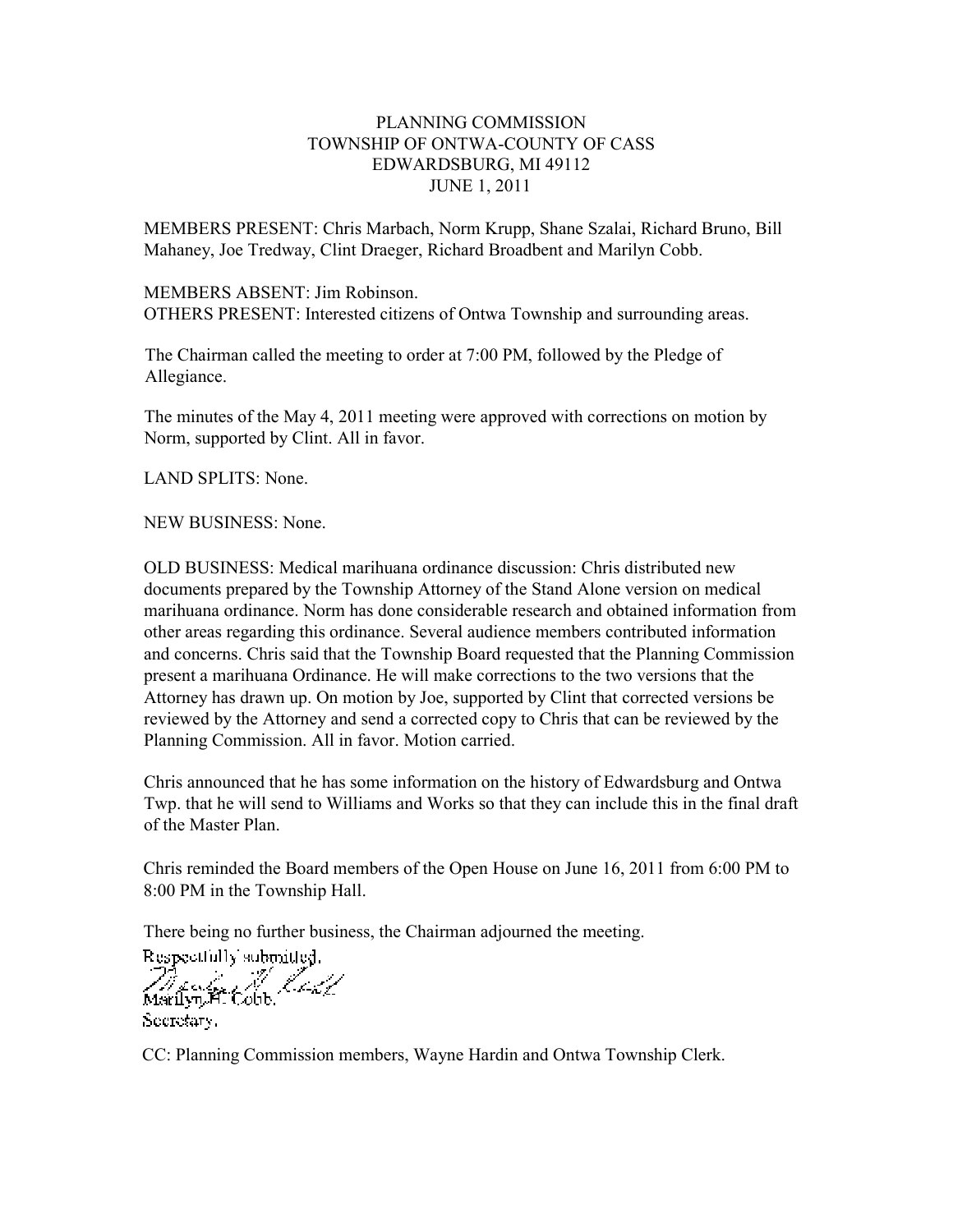# **PLANNING COMMISSION TOWNSHIP OF ONTWA-COUNTY OF CASS EDWARDSBURG, MI 49112 JULY 6, 2011**

**MEMBERS PRESENT:** Chris Marbach, Jim Robinson, Shane Sza1ai, Bill Mahaney Clint Draeger, Richard Bruno and Marilyn Cobb. **MEMBERS ABSENT:** Norm Krupp and Richard Broadbent. **OTHERS PRESENT:** Residents of the area.

The Chairman called the meeting to order at 7:00 PM, followed by the Pledge of Allegiance.

The minutes of the June 1, 2011 meeting were approved on motion by Clint, supported by Bill. All in favor.

# **LAND SPLITS:** None.

**NEW BUSINESS:** Home occupation permit for Vicki Doane. Vickie wants to operate a beauty shop in her home. She has presented excellent information and is in the process of getting licenses and permits. Public hearing closed on motion by Jim, supported by Clint. All in favor. On motion by Jim that we approve application for Vicki Doane to operate a beauty shop in her home, Tax No. 14-090-009-025-01. Supported by Bill. All in favor. Chris received a letter from Joe Tredway the he is resigning his position on the Planning Commission. On motion by Richard Bruno, supported by Jim that we accept the resignation with regrets. All in favor. Chris will send a thank you note and express the appreciation of the Board for his many hours of service.

**OLD BUSINESS:** Discussion of the future land use plan open house on June 16th. The next step is to forward to the Township Board. On motion by Shane, supported by Jim that Chris will present this to the Township Board to accept or reject. All in favor. Motion carried.

# **ANNOUNCEMENTS:** None.

Chairman adjourned the meeting. Respectfully submitted,

Marilyn H. Cobb

CC: Planning Commission members, Wayne Hardin and Ontwa Township Clerk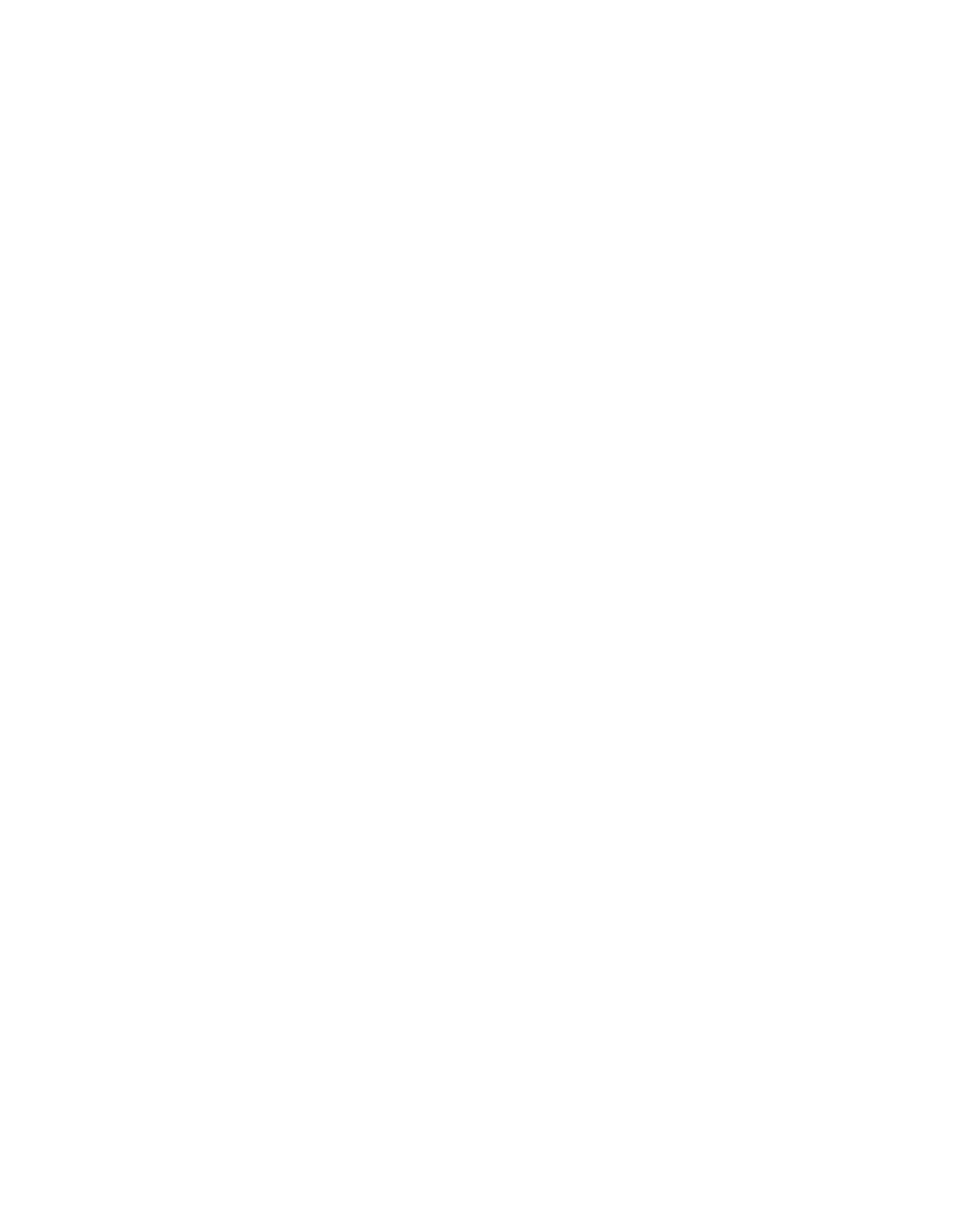# PLANNING COMMISSION TOWNSHIP OF ONTWA - COUNTY OF CASS EDWARDSBURG, MI 49112 **OCTOBER 5, 2011**

MEMBERS PRESENT: Shane Szalai, Bill Mahaney, Clint Draeger, Richard Bruno, Phil Steele and Marilyn Cobb. MEMBERS ABSENT: Norm Krupp, Richard Broadbent, Jim Robinson and Chris Marbach.

The Vice Chairman, Shane Szalai called the meeting to order at 7:00 PM, followed by the Pledge of the Allegiance.

The minutes of the July 5, 2011 meeting were approved, with corrections, on motion by Richard, supported by Clint. All in favor.

LAND SPLITS: None.

NEW BUSINESS: Set meeting date for approval of the new Master Land Plan. On motion by Clint, supported by Bill that the approval for the new MASTER LAND PLAN will be November 2, 2011 at 7:00 PM at the Ontwa Twp. Hall. All in favor. Motion carried.

Phil Steel was welcomed as a new member of the Planning Commission.

There being no further business, meeting adjourned. All in favor.

Respectfully submitted,

Manlyn N Call

Secretary

CC: Planning Commission members, Wayne Hardin and Ontwa Twp. Clerk.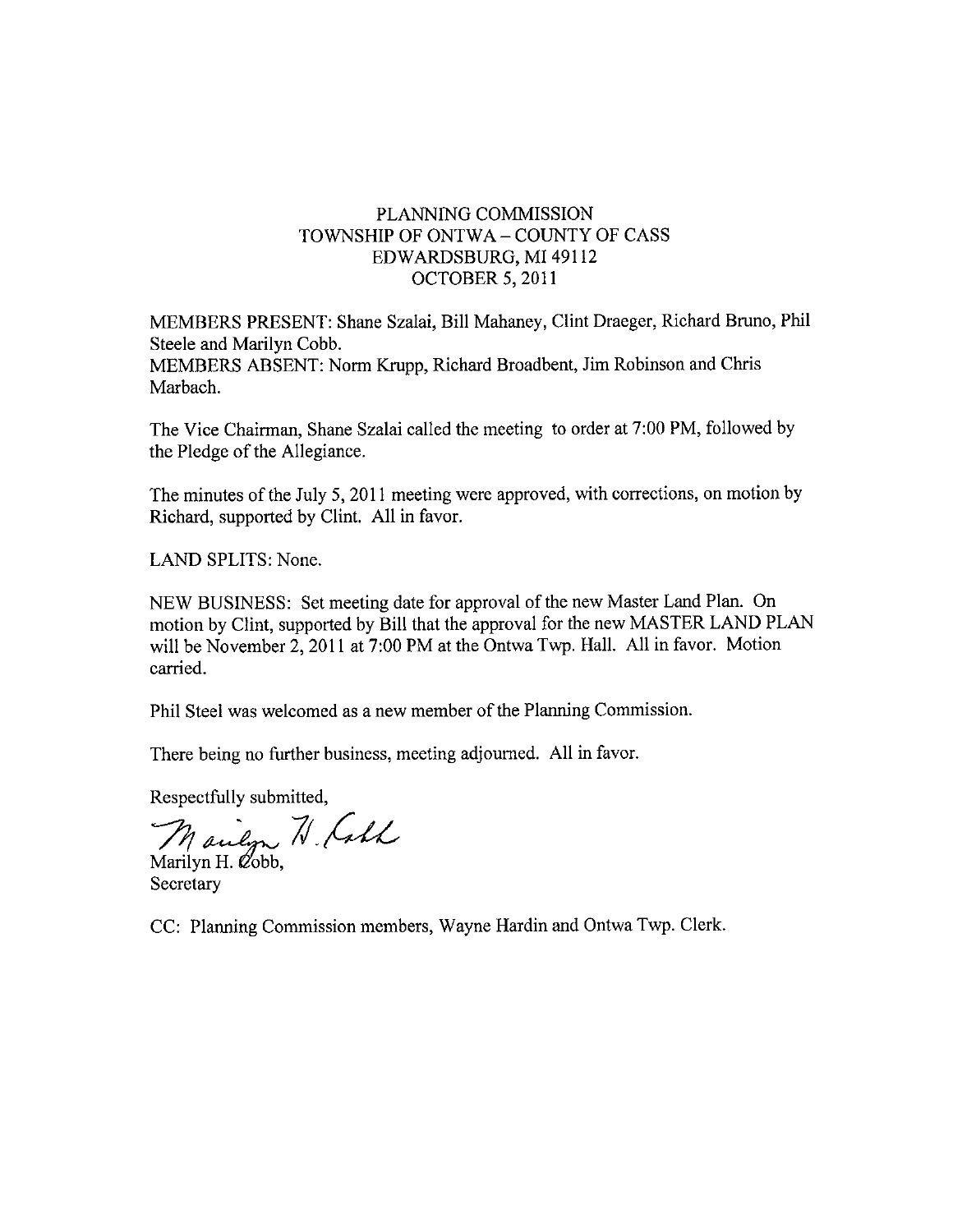# **PLANNING COMMISSION** TOWNSHIP OF ONTWA - COUNTY OF CASS EDWARDSBURG MI 49112 NOVEMBER 2 2011

MEMBERS PRESENT: Chris Marbach, Norm Krupp, Shane Szalai, Clint Draeger, Richard Bruno MEMBERS ABSENT: Jim Robinson, Bill Mahaney, Richard Broadbent, Phil Steele and Marilyn Cobb OTHERS PRESENT: Brian Wegener from Williams and Works, Steve Carlisle of Wightman & Associates, INC, Ed Patzer of Edwardsburg Sports Complex, 7 residents of the area.

The Chairman called the meeting to order at 7pm, followed by the Pledge of Allegiance.

Minutes of the October 5, 2011 meeting were approved on motion by Clint, supported by Dick Bruno. All in favor.

#### **LAND SPLITS: None**

NEW BUSINESS: Public Hearing was opened for the Master Land Plan Approval. One minor change was requested by Mr Kendall concerning a property he owns on the south side of May Rd. Brian Wegener will make the correction after all members agreed to the change. Received a letter from Eagle Lake Improvement Association praising the Commission on their efforts concerning the Master Plan. Also received a letter from the Milton Township Planning Commission commending Ontwa Township on this effort. Public hearing closed on motion by Clint and support by Dick Bruno. Short discussion was followed by a motion by Clint to approve the Resolution Recommending Approval of the Amended Ontwa Township Master Plan. Supported by Dick Bruno. Roll call taken with Norm, Chris, Clint, Dick and Shane all in favor.

Ed Patzer and Steve Carlisle presented the plan for the Edwardsburg Sports Complex and requested final site plan approval. Discussion followed with members of the commission asking questions concerning this endeavor. Motion made by Norm to "Approve for Final Site Plan for Edwardsburg Sports Complex subject to Letter of Approval from Cass County Drain Commissioner as to proper drainage and safe use of the retention ponds". Support by Dick Bruno. All in favor.

Chris read a letter to be sent to Milton Township congratulating them on completing their Master Plan.

Chris read a letter from Richard Broadbent stating his decision to resign from the Planning Commission. On motion from Clint, supported by Shane to accept the resignation with regrets. All in favor.

There being no further business, meeting adjourned at 815pm. All in favor.

Respectfully submitted,

**Clint Draeger** Secretary of Planning Commission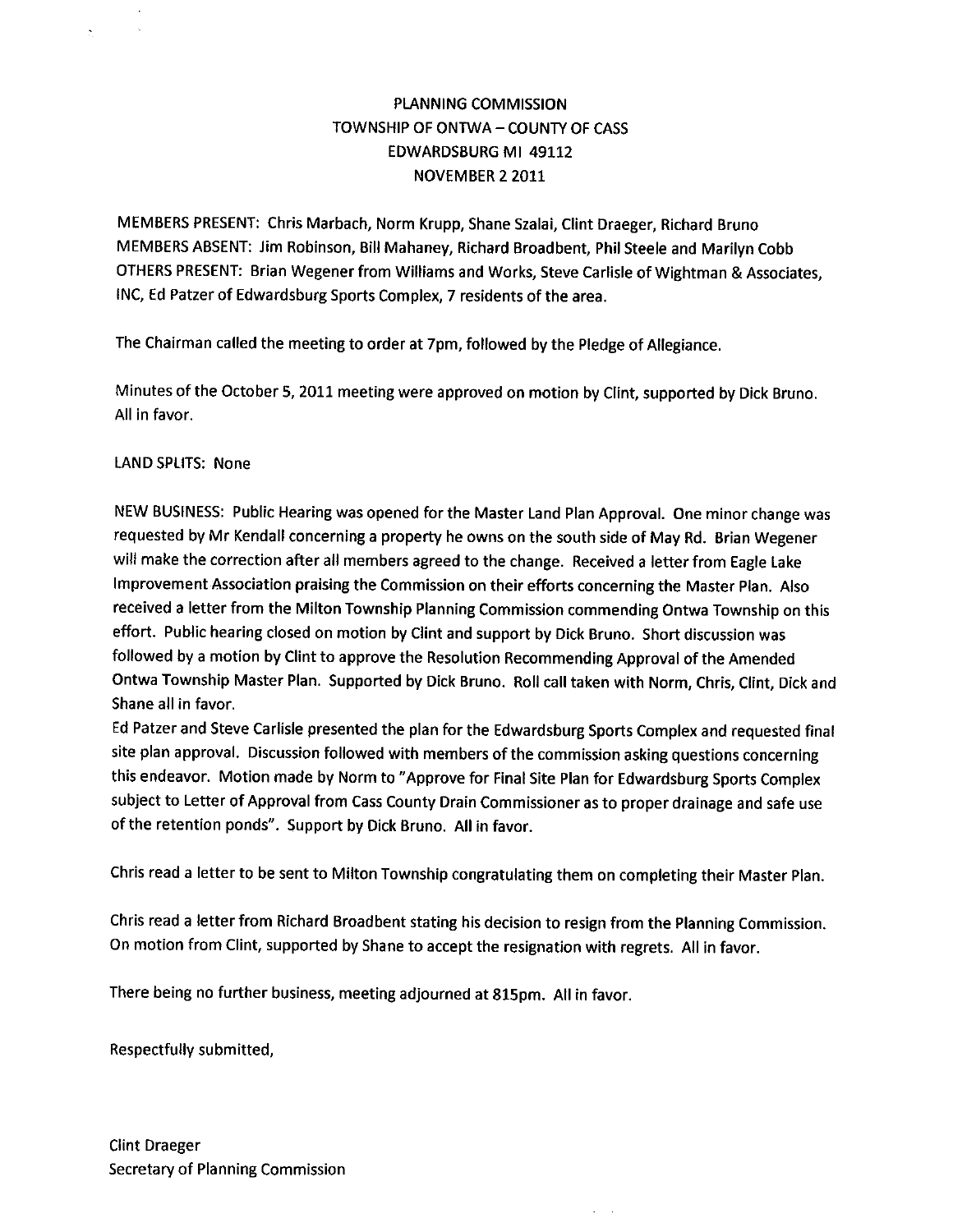# **Planning Commission Meeting Minutes**

Township of Ontwa—County of Cass Edwardsburg, MI 49112

December 7, 2011

**Members Present**: Chris Marbach (Chair), Shane Szalai, Bill Mahaney, Richard Bruno, Phil Steele and new member Dawn Bolock.

**Members Absent**: Norm Krupp, Jim Robinson, Clint Draeger, and Marilyn Cobb (Secretary).

**Others Present**: Brian Wegener from Williams and Works, Building Inspector Wayne Hardin, Township Trustee Jerry Marchetti, Roseann Marchetti, Paul Sniadecki, Douglas Brousseau, David Taylor, Bob Pfaff, and several other township residents.

The regular meeting of the Ontwa Township Planning Commission was called to order at 7 p.m. by Chairman Chris Marbach, followed by the Pledge of Allegiance.

The minutes of the November 2, 2011 meeting were approved as distributed on motion by Richard Bruno, supported by Bill Mahaney. All in favor.

# NEW BUSINESS:

1. HOME OCCUPATION PERMITS: A list of sixteen previously-approved Home Occupation permits was reviewed by the Planning Commission. Noting that no complaints had been received about any of the home occupations, Richard Bruno made a motion to renew the home occupation permits as listed, supported by Phil Steele. All in favor. Motion carried.

2. NORTH AMERICAN FOREST PRODUCTS SITE PLAN REVIEW: Township Building Inspector Wayne Hardin said that North American Forest Products would like to build an addition to one of its existing buildings for additional storage. He said the construction would be identical to the existing building and saw no setback issues or any other problems with the proposed addition. Phil Steele made a motion to approve the site plan, supported by Richard Bruno. All in favor. Motion carried.

3. WEST BANKS DISCUSSION: Township Building Inspector Wayne Hardin requested a discussion on the West Banks subdivision so that everyone understands where the Planning Commission stands. (Currently, no building permits may be issued on any of the West Banks parcels.) Chairman Marbach stated his opinion that the two main issues remain: 1) Roads: Oak Springs Road needs to be given 66 feet of right-of-way and turned over to the Cass County Road Commission. West Banks Drive needs to be either: a private road with a maintenance agreement among all property owners, or: a public road with 66 feet of right-of-way and accepted by the Cass County Road Commission. 2) The Tyler Ross property is not buildable because it has no access to West Banks Drive, and can only have access to Oak Springs Road through a site condo or subdivision process. There was general agreement among Planning Commissioners present.